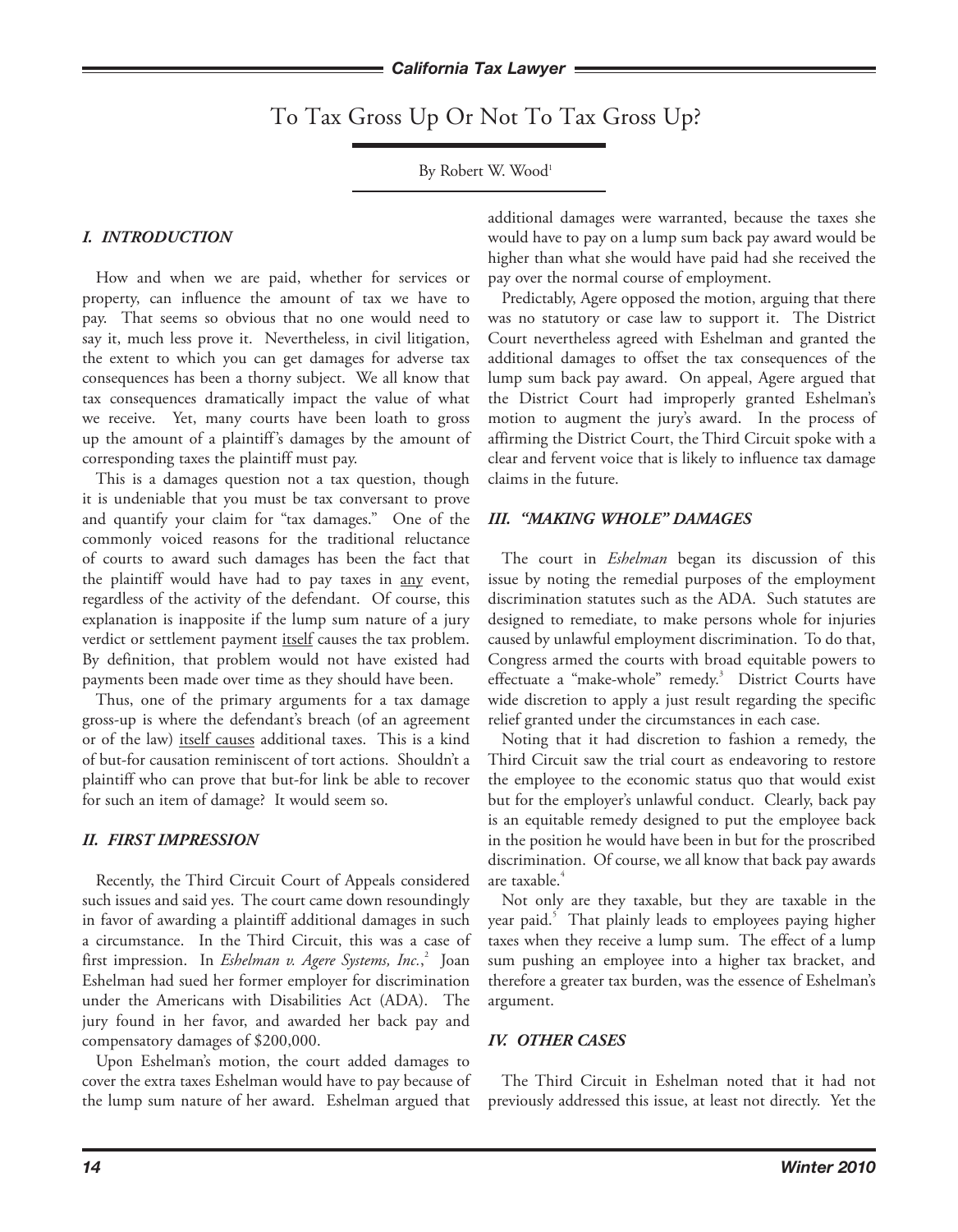#### *California Tax Lawyer*

court also said that it did not write on a completely clean slate. The court noted its decision in *Gelof v. Papineau*. 6 There, the employer did not contest the conclusion that it would be liable for additional amounts to compensate the employee for additional taxes she would be required to pay on her back pay award. That is, the employer did not contest the idea, but disagreed about the appropriate amount of that additional award.

Unsure how the District Court in that case had calculated the additional award, the Third Circuit vacated it and remanded the case for further findings. Thus, the Third Circuit in *Gelof* was not squarely presented with the question whether an award for taxes was proper. The court next looked to its sister circuits, noting the now famous case of *Sears v. Atchison Topeka & Santa Fe Railroad Co.*<sup>7</sup>

In that case, a District Court in a Title VII case awarded amounts for the additional tax liability incurred as a result of receiving 17 years of back pay in a lump sum. The Tenth Circuit had found that the trial court had wide discretion to fashion remedies to make victims of discrimination whole. The Tenth Circuit in that case noted that such awards might not be appropriate in typical cases, but that it was appropriate where Sears was paying 17 years of back pay. Perhaps the tax issues there were simply too large and too pronounced to ignore.

Apart from the leading *Sears v. Atchison* case, a smattering of other courts has reached the same kind of result.<sup>8</sup>

In *Eshelman*, the Third Circuit squarely held that a District Court may, pursuant to the broad equitable powers under the ADA, award a prevailing employee an additional sum of money to compensate for the increased tax burdens a back pay award may create. Without such an equitable remedy, said the court, it would not be possible to restore the employee to the economic status quo.

Interestingly, apart from the tax cases noted, the Third Circuit drew support from what it called the now universal acceptance of another form of equitable relief, prejudgment interest on back pay awards. The Third Circuit quoted *Loeffler*<sup>9</sup> for the proposition that Title VII authorizes prejudgment interest on back pay awards, and that prejudgment interest serves to compensate a plaintiff for the loss of the use of money the plaintiff would otherwise have earned had he not been unjustly discharged.

In much the same way, said the court, an award to compensate a prevailing employee for an increased tax burden as a result of a lump sum award will (in appropriate cases) help to make the victim whole. Along with prejudgment interest, such an award represents a recognition that the harm to a prevailing employee's pecuniary interest may be broader in scope than just the loss of back pay.

Having concluded that a District Court could permissibly

award a prevailing employee an additional sum of money to compensate for the increased tax burden on back pay, the Third Circuit went on to consider whether the District Court erred in granting this specific relief under Eshelman's particular facts. This part of the opinion should certainly interest trial lawyers, as it may represent a roadmap for what to do from now on.

In support of her motion for the additional tax damages, Eshelman had submitted an affidavit from an economic expert who calculated the amount of tax-effect damages based upon the back pay award, the applicable tax rates, and Eshelman's income tax returns for the appropriate years. The District Court had granted an additional \$6,893 to Eshelman to compensate her for the negative tax consequences. Agere did not rebut the affidavit, and even on appeal, did not dispute the accuracy of the figure awarded by the District Court.

In fact, Agere's sole argument in the Third Circuit was that the District Court had no legal authority to award this additional amount. That argument failed, for the Third Circuit held that the District Court did not abuse its discretion in awarding Eshelman compensation for negative tax consequences. The Third Circuit concluded its opinion by noting that:

"We do not suggest that a prevailing plaintiff in discrimination cases is presumptively entitled to an additional award to offset tax consequences above the amount to which she would otherwise be entitled. Employees will continue to bear the burden to show the extent of the injury they have suffered."<sup>10</sup>

#### *V. HISTORY LESSON*

The Third Circuit in *Eshelman* may have enunciated a new benchmark, but it is not the first court to go down this path. The case law has continued to bumble along, and whether a plaintiff can obtain tax damages is often unclear. For example, *Judith K. Kelley v. City of Albuquerque*<sup>11</sup> arose out of an employment dispute in which Kelley alleged violations of the New Mexico Human Rights Act, and Title VII of the Civil Rights Act of 1964. Before trial, Kelley sought to exclude testimony concerning tax benefits she derived from the losses that formed the basis of her claims.

The court excluded this testimony, but allowed Kelley to offer evidence of the tax consequences of the resulting verdict. The jury had awarded \$172,174.90 for back pay and \$200,000 for loss of future retirement or pension benefits. After final judgment, Kelley moved to amend the judgment to take into account the increased federal taxes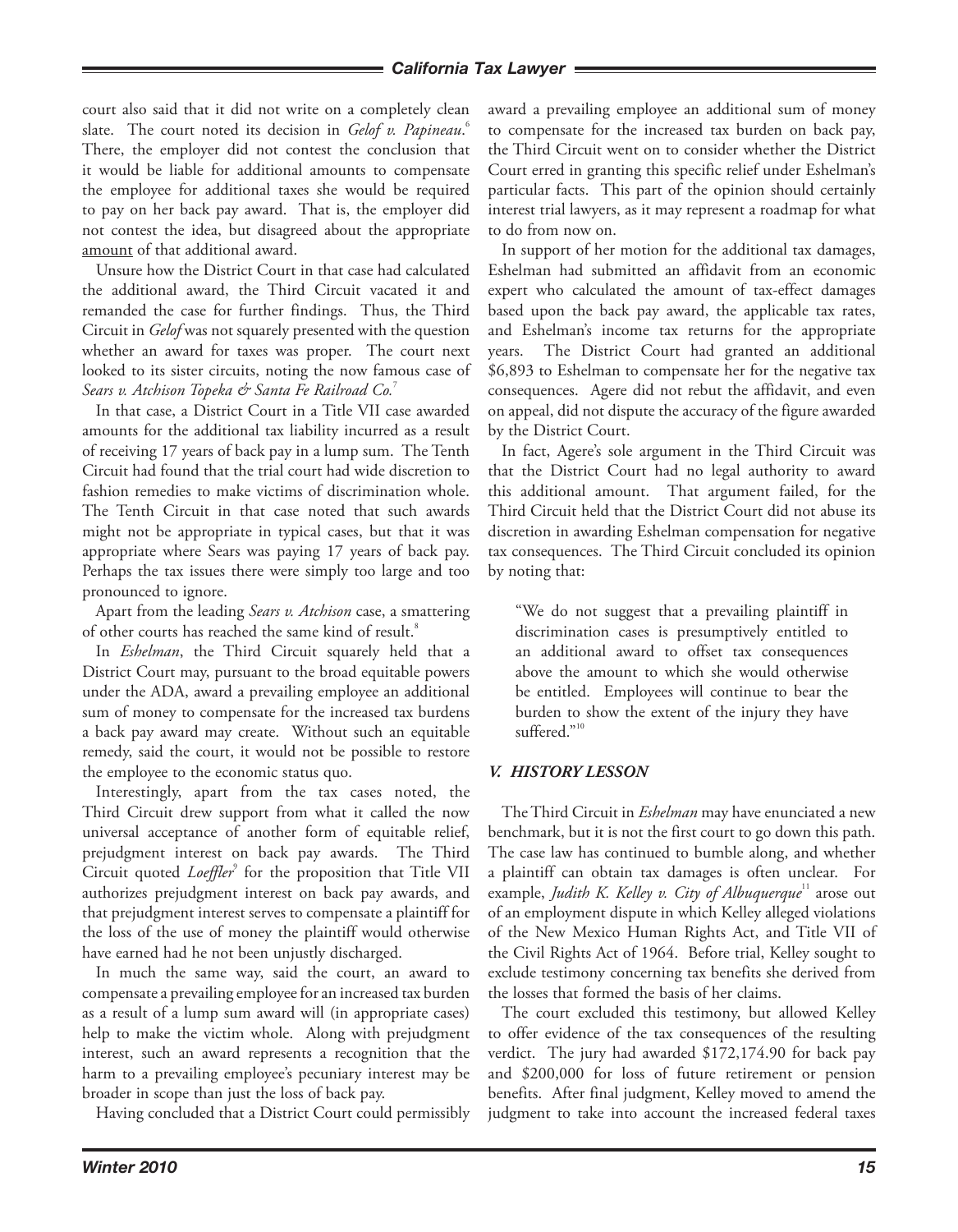#### *California Tax Lawyer*

she would have to pay because of the award. Specifically, Kelley asked the court for \$37,297.49, plus an additional 10 percent of the attorney's fee award, all to compensate for additional federal tax effects. The court denied the motion, noting that the Seventh Amendment to the U.S. Constitution generally prohibits *additur*. Put simply, damages were the *jury's* province, not the *court's*.

Nevertheless, the court had to deal with several tax grossup cases Kelley cited. The first was *Sears v. Atchison, Topeka and SFR Co.*, 12 where the Tenth Circuit upheld damages paid to class members for additional tax liabilities they faced because the lump sum covered 17 years of back pay. The Tenth Circuit recognized that tax components of damages may be atypical, but found special circumstances given the protracted nature of that protracted litigation. Plus, *Sears v. Atchison* was tried before a judge not a jury, so an increase in the award did not interfere with the jury's province. Kelley also cited *Carter v. Sedgwick Co.*, 13 another bench trial.

More pertinent was *Blaney v. International Association*  of Aero. Workers,<sup>14</sup> which held that Washington state's anti-discrimination statute allowed an increased award to compensate for taxes. Yet, *Blaney* was a Washington state case, so the Seventh Amendment to the Constitution was inapplicable. It was also a bench trial, with no jury to overstep. In any event, recognizing this as an equitable matter, the court denied Kelley's gross-up for taxes.

#### *VI. OTHER TAX GROSS-UPS*

At least one case involving the allowability of damages for tax effects, *Randall v. Loftsgaarden*, 15 reached the U.S. Supreme Court. The plaintiffs were limited partners in a motel, marketed as a tax shelter to offset other income. The plaintiffs sued to recover their investment, alleging violations of the federal securities laws. The Supreme Court held that tax benefits the plaintiffs received should not be offset against their recovery.

Failing to enunciate a general rule about tax-based damages, the Court actually suggested that if taxes were *central* to the investment a different result might apply. Such waffling about the ability to obtain tax-based damages seems to be the norm. Employment cases like *Eshelman* represent the most fertile ground for tax gross-ups, particularly given the 1996 tax law amendments requiring physical injury or physical sickness for excludability.

Yet plainly, employment cases are not the only ones in which this tax-as-damages issue arises. Often, courts are unsympathetic to such attempts, even where the nature of the dispute *itself* revolves around tax issues. Thus, in *Gaslow v. KPMG, LLP*,<sup>16</sup> the plaintiff could not recover taxes and interest from an accounting firm, even though it allegedly

induced him to invest in the tax shelter. The premise seems to be that he would have paid taxes anyway.

This dividing line is also suggested by *Eckert Cold Storage Inc. v. Behl*. 17 There, although a claim for tax damages was permitted, the court admonished that the plaintiffs would have to establish with reasonable certainty that other investments available at the time would have shielded the same tax dollars, and that they would have made those alternative investments. That means the burden of proof is high.

Most plaintiffs cannot meet this high standard. Thus, in *Lewin v. Miller, Wagner and Co.*, 18 the court disallowed a claim for taxes, calling the claim speculative. Similarly, in *DCD Programs, Ltd v. Leighton*, 19 the court denied a claim for tax damages, noting that everyone has to pay taxes. Taxes are imposed by the Internal Revenue Code, said the court, not by the defendant.<sup>20</sup>

When taxes are payable in any event, a tax claim against the defendant may seem spurious. But it is often not so clear whether taxes *would* be payable (and if so, to the same *magnitude*) if not for the defendant's conduct. This can lead to complex calculations and alternative positions some courts call "speculative."

Oddly, many authorities considering taxes as an item of damage arise in tax malpractice cases, where the plaintiff sues a tax lawyer or accountant for malpractice. In *Pytka*  v. Hannah,<sup>21</sup> the plaintiff sued his attorney for malpractice, arguing that he paid tax on short term stock gains. Pytka claimed the defendant's actions caused him to pay an extra \$284,468 in federal and state income because the sales were not long term capital gains. However, because the damages to reimburse him for the \$284,468 in taxes would also be taxable, he sought a gross-up of \$222,605 *on top* of the tax. Pytka had an expert testify that he would be taxed on the judgment and would need a tax gross-up to make him whole, but the Massachusetts court denied the gross-up.

#### *VII. TAX COMPETING OFFSETS*

Sometimes both parties invoke tax consequences, seeking offsets. For example, in *Pham vs. Seattle*,<sup>22</sup> the plaintiffs sued for discrimination based on race and national origin. The jury awarded \$430,000 in front and back pay, and \$120,000 in noneconomic damages. Plaintiffs' counsel sought attorneys' fees under the Washington Law Against Discrimination, calculating a loadstar amount at \$347,588. The trial court reduced the loadstar to \$297,532.

The plaintiffs requested supplemental damages to cover the adverse tax consequences of the verdict. The trial court awarded \$168,000 in additional damages for adverse tax consequences. Notably, this amount accounted only for tax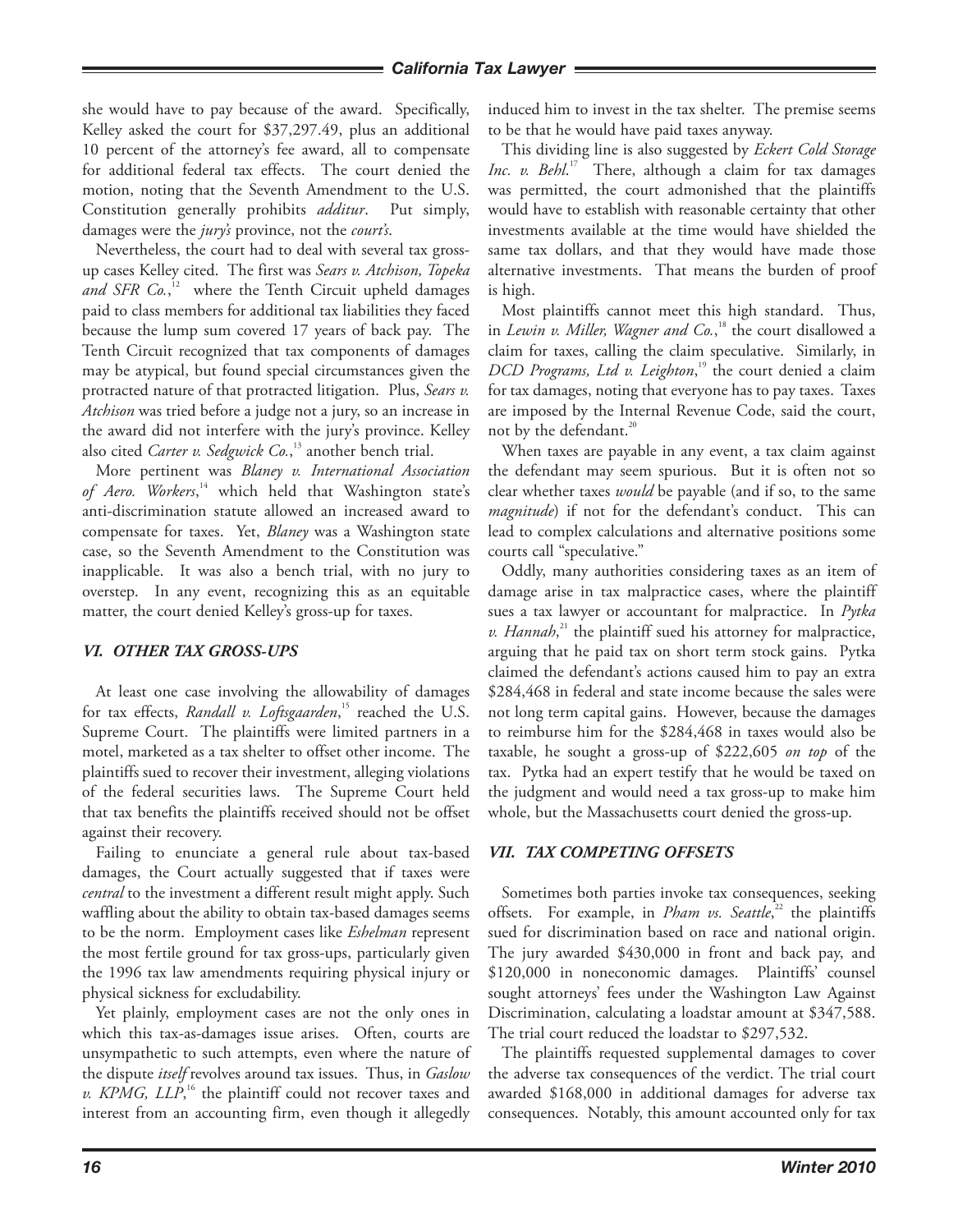#### *California Tax Lawyer*

on the economic damages, and did not include an offset for tax on the \$120,000 of noneconomic damages. Thus, the plaintiffs received a tax gross-up on only part of their award.

Plaintiffs appealed, arguing for a tax offset on all of their award. Citing *Blaney v. International Association of Machinists and Aerospace Workers*<sup>23</sup> (where the Washington Supreme Court determined that damages for adverse federal income tax consequences could be awarded), the Court of Appeals agreed. This seems consistent with the Third Circuit's recent *Eshelman* opinion.

Notwithstanding these developments, many courts continue to scrutinize grossing up damage awards due to adverse tax consequences. In *O'Neill v. Sears, Roebuck and*  Company,<sup>24</sup> the court addressed damages for front and back pay, compensatory and liquidated damages under the Age Discrimination in Employment Act (ADEA). Receiving front and back pay in a lump sum produced higher taxes, so the court allowed a supplemental award for taxes on the front and back pay component. To be made whole, Plaintiff was entitled to an award for negative tax consequences.

### *VIII. NON-WAGE CASES*

Although employment cases may be the most obvious setting for tax gross-ups, the cases can be much more complex. For example, the Court of Federal Claims in *LaSalle Talman Bank FSB v. U.S.*, 25 considered a tax grossup in a complicated breach of contract case against the U.S. government. The plaintiff argued that to be put back in the position he would have been in had there been no breach of contract, damages had to be calculated on a pre-tax basis.

Alternatively, the plaintiff argued, its damages should be grossed-up for future taxation.<sup>26</sup> The court relied on *Home Savings*, 27 which ruled damages as foreseeable if they follow from a breach of contract in the ordinary course of events. If you injure someone, it is foreseeable that money damages may not make them whole because of tax issues. Thus, in *Home Savings*, the award was adjusted assuming it would be taxable.

In *LaSalle Talman Bank*, the court noted that dividends were paid from net earnings after taxes. The government argued that the award would not be subject to tax, so the court had to address the tax impact and what the plaintiff would or would not report as income. In considering a tax gross-up, the court stated that: "Clearly, if we make the adjustment, plaintiff would be estopped from disputing the taxability of the award."<sup>28</sup> This suggests that plaintiffs who receive tax gross-ups are actually going to report and pay tax on the damages they receive.

Alternatively, it may reflect a lack of perception about the parties and the dynamics of tax issues involved. After all, without any sharp practice, the plaintiff may or may not know what its tax reporting position will ultimately be. The taxing agencies will by definition not be parties to the case, and plaintiff and defendant will develop their tax reporting positions based on the best information they have available at the time, long after the settlement is achieved or the verdict is paid.

The tax reporting position they ultimately take may be inconsistent with the tax posture they have described in seeking damages. In fact, plaintiffs commonly ask for a tax gross-up based on one set of assumptions, but take a different tax return reporting position. For example, a plaintiff's damage study may calculate taxes based on the *entire verdict* being taxed at ordinary income rates.

That may be the perfectly appropriate conservative view of the matter. That same plaintiff may later take the position on his tax return that the recovery is capital gain, or even a recovery of basis. This may sound duplicitous, but how a verdict will be taxed is often complex and involves difficult factual and legal judgments.

Put another way, in seeking damages, a plaintiff may make pessimistic tax assumptions about how the verdict will be taxed. Nine months or a year later, the same plaintiff may take a more aggressive tax return posture. Besides, even if such a dual-pronged approach is expressly contemplated when the plaintiff asks the court for a tax gross-up, it seems appropriate for the plaintiff to assume the worst tax result when seeking damages.

## *IX. EXPERT OPINIONS?*

Most judges in civil disputes may have taken an introductory tax class in law school, but they hardly have the tax expertise of, say, a Tax Court judge. That can make this an ideal subject for expert testimony. Indeed, it seems almost inevitable that a court facing claims for taxes as an item of damages must actually determine what taxes are payable. If the taxes have already been paid, the court may need to determine whether the payor took appropriate tax positions.

This is sticky, and may account for some part of the frustration courts seem to evince when they discuss tax issues. For example, the court in *LaSalle Talman Bank* had to consider whether the award would be considered a return of capital. The court referenced testimony from several expert witnesses. Ultimately, the court concluded that "we have no reason to believe that the Internal Revenue Service would treat the reimbursement of this cost item as a replacement of a capital asset."<sup>29</sup>

Based on that, the court concluded that "justice" required increasing the plaintiff's award for tax consequences.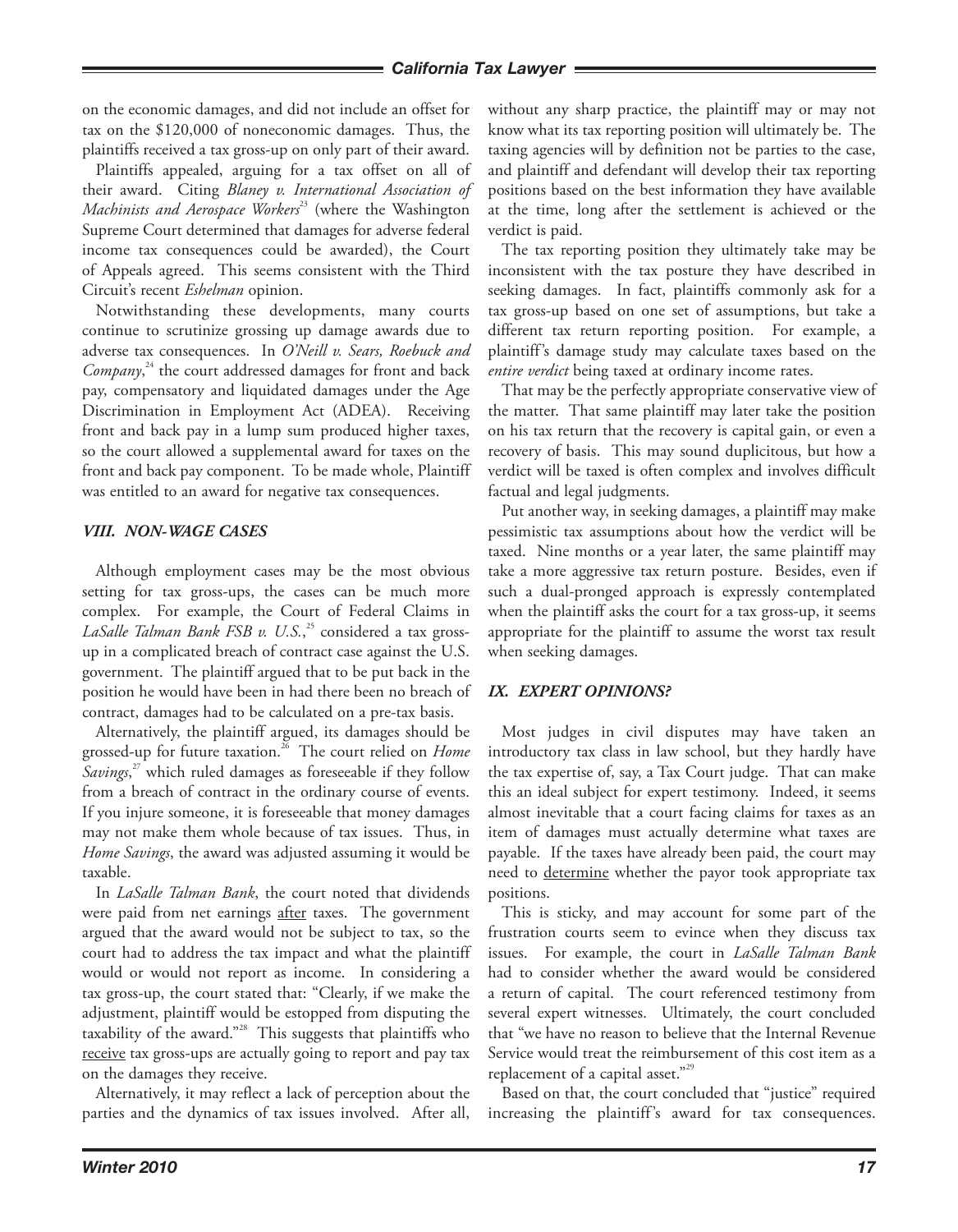Recognizing that there may be some doubt on the tax assumptions, the court stated that:

"It is only a possibility, and not a high one in our view, that the award will not be taxed. We cannot ignore the fact that, as a general proposition, amounts received as damages in litigation are taxable as income."<sup>30</sup>

This is a sophisticated comment, recognizing that tax rules are often about probability, and that black and white answers are often not available. After reaching this watershed decision, the court discusses applicable tax rates, consolidated groups, regular tax rates, state tax rates, the corporate alternative minimum tax, etc.

Although *LaSalle Talman Bank* supports viewing taxes as a foreseeable element of contract damages, many plaintiffs still fail to win tax damages. Take *Porter v.*  U.S. Agency for International Development.<sup>31</sup> After a jury award for employment discrimination, the plaintiff sought supplemental damages for tax liabilities associated with attorneys' fees. The plaintiff requested indemnity against any tax consequences from the attorneys' fee award, or in the alternative, asked the court to "gross-up" his award to cover the tax liability.

The court denied the petition for indemnification or a supplemental award for the tax liability, but the plaintiff was not ultimately responsible for the tax liability associated with attorneys' fees. Creatively, the court tried to insulate the plaintiff from tax liability on the attorneys' fees by making the fee award payable directly to counsel. Plus, the court explained the award clearly, so the plaintiff and his tax advisor could refer to the explanation when preparing income tax returns. Presumably, the court also hoped the IRS would consider the explanation before attempting to tax the plaintiff on the fee award.

## *X. SUMMARIZING ANARCHY*

Summarizing case law here is no simple task. Much of the authority suggests that tax benefits should not be considered in computing economic loss damages. $32$  For example, in *Danzig v. Jack Greenberg & Associates*, 33 the defendant argued that damages in a class action for fraud should be reduced by the tax benefits to class members claimed on their investments. The court disagreed, concluding that tax benefits were irrelevant to the amount of restitution to be awarded.

Similarly, *DePalma v. Westland Software House*<sup>34</sup> involved a buyer's suit for breach of contract for computer equipment and software. The seller tried to reduce the damages by arguing that the buyer had received investment tax credits and depreciation. The court found it was inappropriate to mitigate the damages awarded by such tax benefits.

Even more colorful is *Coty v. Ramsey Associates*, 35 where the plaintiff sued a neighboring pig farm for nuisance. One of the plaintiff's damage claims was air conditioners the plaintiff installed to try to mitigate the noxious odor. The defendant replied that the cost of the air conditioners had to be reduced by depreciation tax benefits. The court disagreed, finding tax consequences irrelevant.

Perhaps defense tax arguments are simply scrutinized more carefully, and that may be true even in the U.S. Supreme Court. In *Hanover Shoe, Inc. v. United Shore Machinery Corp*, 36 an antitrust case where the plaintiff sued for lost profits, the defendant argued that the plaintiff's damages should be reduced for taxes it would have had to pay absent the violation. In other words, the defendant argued that the lost profits had to be computed *after tax*. Had the antitrust violation not occurred, the defendant argued, the plaintiff would have received profits, and those profits would have been taxable.

This argument seemed vapid (after all, the damage award would *also* be taxable when received, thus making the plaintiff worse off), but the Court of Appeals agreed. Reversing the Court of Appeals, the Supreme Court held the award should not be reduced for taxes. The plaintiff would be taxed when it recovered damages, so reducing the damages by taxes would be deducting tax twice, said the Court.

Yet, the Supreme Court also made the more sophisticated observation that accounting for taxes in the year when damages are received (rather than when profits were lost) can change the amount of tax due.<sup>37</sup> The Court even noted that the statute of limitations may bar the IRS from recomputing tax due in earlier years. The Supreme Court characterized this as a "rough result."

You don't take taxes into account for the year of injury, but you tax the recovery when received. The Supreme Court laid down this rough result as a satisfactory one in *Hanover Shoe*, an approach that seems to be followed in many cases.<sup>38</sup> Essentially, it takes the view that there should not be a double deduction of taxes, and that the plaintiff needs to be put in the position he *would* have occupied prior to the suit.

Nevertheless, underlying *Hanover Shoe* is the notion that there are considerable uncertainties in our tax rules, and these uncertainties represent a good reason *not* to deal with this tax subject. The Supreme Court noted that the proper amount of tax liability ultimately depends on a plethora of factors; tax determinations under our system are hardly simple. That is one of the main reasons this entire tax damages area often causes courts to be unwilling to reflect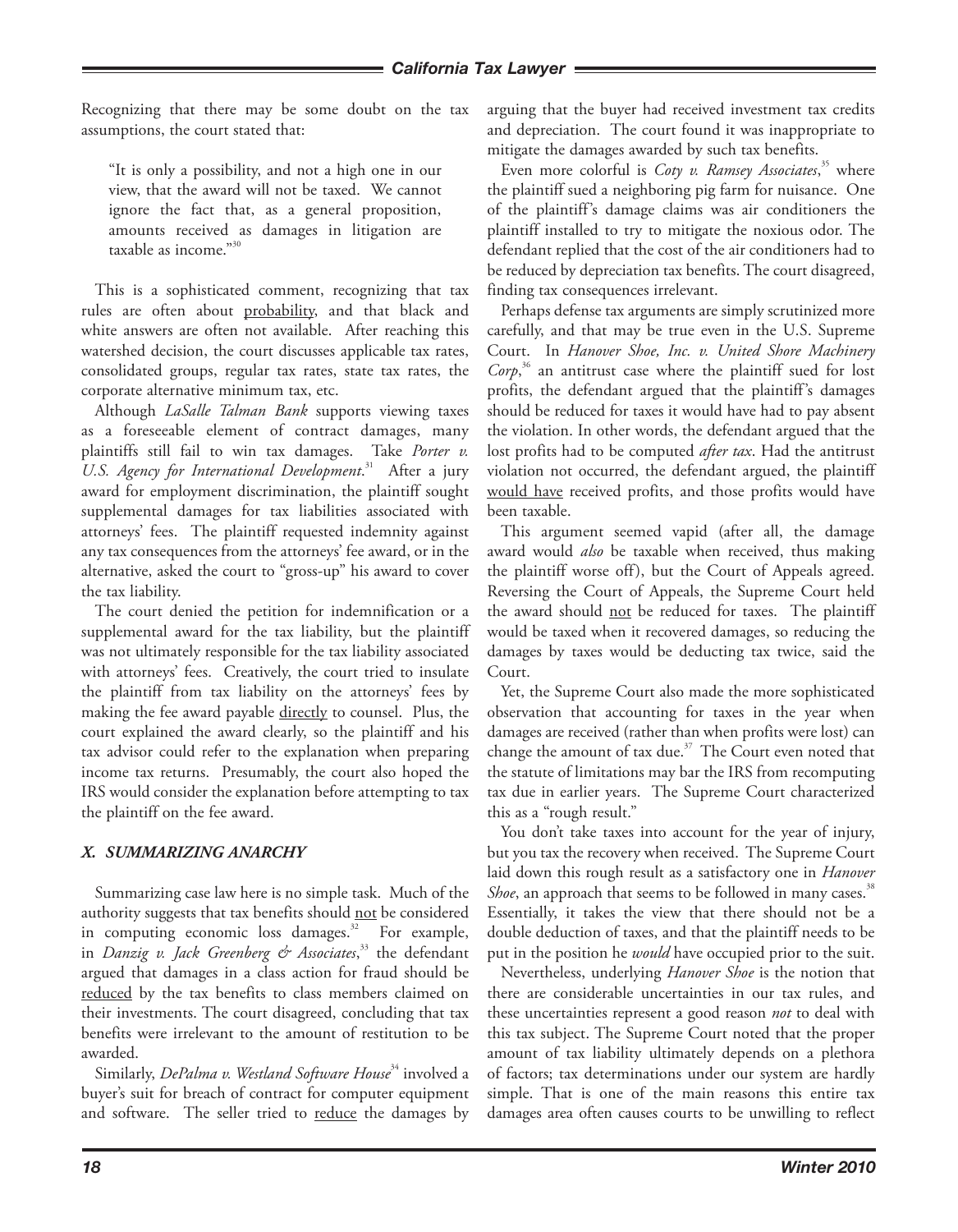tax consequences in their awards.

Many courts don't apply the throw-up-your-hands "speculative" moniker, but there is nevertheless an almost palpable fear about nailing down tax issues. Rough justice often prevails. For example, some courts have said that when current tax rates are higher than the prevailing tax rates for the year in which the losses occurred, that also should be disregarded.<sup>39</sup> The tax impact of a case is important, and some courts are willing to consider taxes in determining what will make the plaintiff whole.

# *XI. WHAT TO DO NOW/CONCLUSION*

Despite the traditional conservatism of courts on this issue, *Eshelman* may be a watershed case, ushering in a new era of tax sensitivity. A kind of tax-damages renaissance may portend an easier time for plaintiffs to recover such damages. Like many remedies questions, whether a particular plaintiff or a particular defendant will have their version of the tax impact adopted by a court (increasing or decreasing damages because of tax affects) is likely to vary substantially. It may depend on the jurisdiction, venue, applicable law and other variables.

Nevertheless, it is not hyperbole to suggest that tax affects should be evaluated in every case. After all, tax issues are often central to the overall outcome. Yet, that does not mean one will always ask for tax damages. There may occasionally be tactical reasons not to raise tax matters.

For example, a defendant may choose not to argue for discounting a plaintiff's damages to take tax benefits into account that the plaintiff received from an investment that went bad. A defendant might make that tactical decision where the plaintiff has not raised tax issues of its own, and where the defendant is worried that the benefits it might achieve from its own tax argument will be outweighed by the risk the plaintiff will raise *bigger* tax issues in response. The defendant may not want to open the door to such issues. Such circumstances aside, however, asking the court to take into account the tax impact on the case will rarely have a downside.

But raising the issues and counting on their application are two different things, and predicting how the court will respond is not easy. The most traditional answer is that tax issues are likely to get lost on the cutting room floor. However, the more modern trend of the case law suggests that tax gross-up claims are more favored today than in the past. *Eshelman*, the recent Third Circuit case, may signal just that.

Notwithstanding this latest expansion of tax damages as a concept, one must be realistic. Here are a few suggestions:

- Consider making your claim for taxes as part of your case as early as you can. A motion *in limine* is a good place to address such evidencing matter. On the other hand, some lawyers will want to wait. Eshelman made her motion past verdict.
- Since tax issues can be complicated, do your best to keep the tax assumptions and tax calculations you are making straightforward. You are more likely to prevail if you make it credible and understandable. That doesn't mean you shouldn't use expert testimony. An expert witness on tax damages, by declaration or by testimony, can spell the difference between success and failure. Yet getting into nuances can be a mistake. Try to keep it simple.
- Be cognizant that in federal cases, the jury is going to have to decide the tax damage claim. You are unlikely to succeed if you ask the court to gross-up the claim after the fact. That means your timing of the tax damage claim will almost surely be influenced by the nature of the case as a bench or jury trial. The particular court's, and even the particular judge's, track record on such claims may also be important.
- In state or federal cases, you must carry a significant burden of proof. Many of the cases suggest that "everyone pays taxes." You may need to show by clear and convincing evidence that these *specific* taxes were caused *solely* by the defendant, and that you would not have paid them otherwise.

## *ENDNOTES*

1. Robert W. Wood practices law with Wood & Porter, in San Francisco (www.woodporter.com), and is the author of *Taxation of Damage Awards and Settlement Payments* (3d Ed. 2008) and *Qualified Settlement Funds and Section 468B* (2009), both available at www.taxinstitute.com. This discussion is not intended as legal advice, and cannot be relied upon for any purpose without the services of a qualified professional.

2. 05-4895 (Jan. 30, 2009, 3rd Cir.), Tax Analysts Doc. No. 2009-2478, 2009 TNT 23-7 (3rd Cir. 2009).

3. See 42 USC § 2000e-5(G)(1). See also *Franks v. Bowman Transportation Co., Inc.*, 424 U.S. 747 (1976).

4. *See Comm'r v. Schleier*, 515 U.S. 323 (1995). See also *U.S. v. Burke*, 504 U.S. 229 (1992).

5. *See Robinson v. Southern Pacific Transportation Authority*, 982 F.2d 892 (3rd Cir. 1993).

6. *Gelof v. Papineau*, 829 F.2d 452 (3d Cir. 1987).

7. *Sears v. Atchison Topeka & Santa Fe Railroad Co.*, 749 F.2d 1451 (10th Cir. 1984).

8. *See O'Neill v. Sears Roebuck & Co*, 108 F. Supp. 2d 443 (E.D.